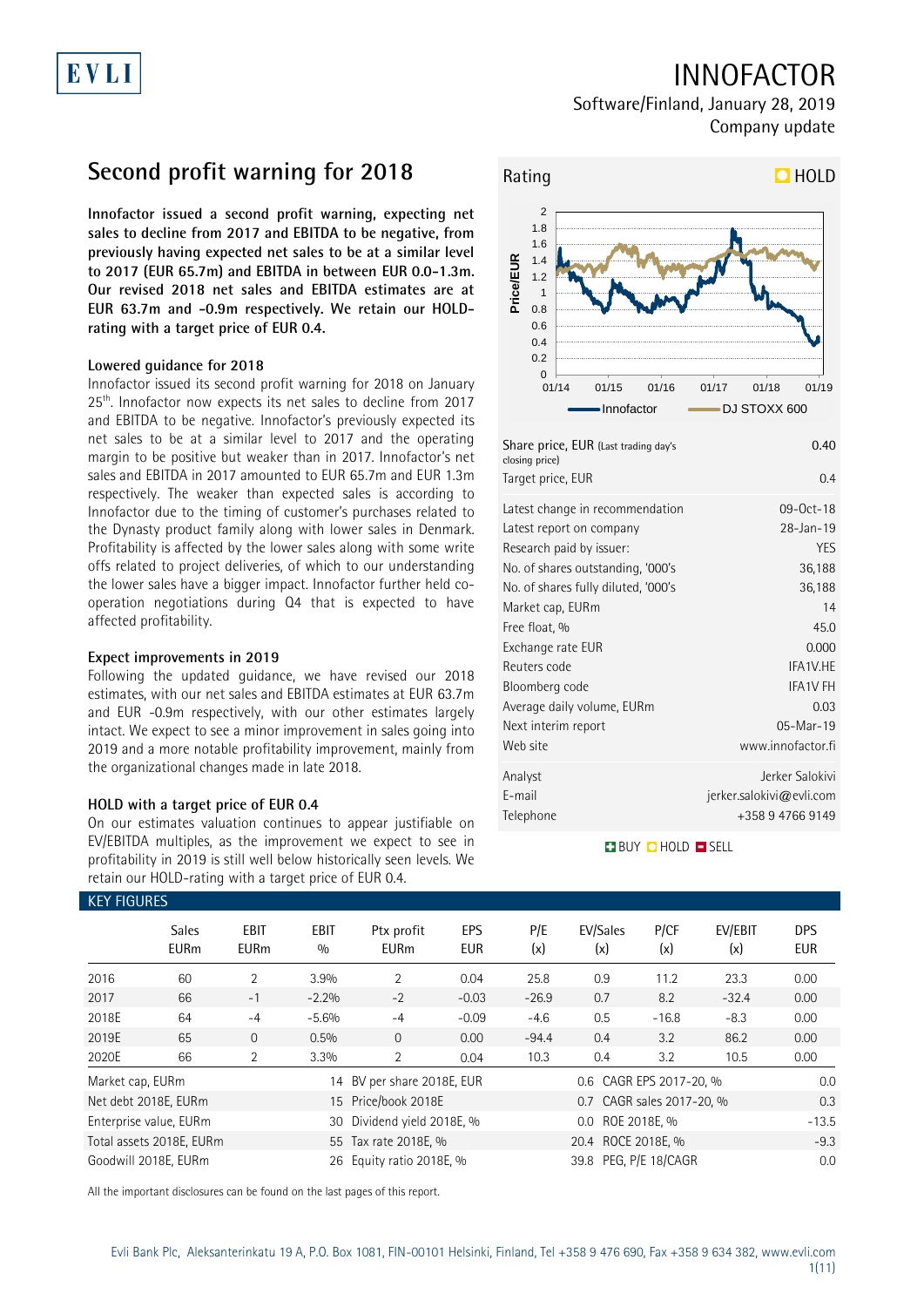Software/Finland, January 28, 2019 Company update

|                                                                   | <b>MCAP</b> |       | EV/EBITDA |        |       | EV/EBIT |       |       | P/E   |        |
|-------------------------------------------------------------------|-------------|-------|-----------|--------|-------|---------|-------|-------|-------|--------|
| <b>INNOFACTOR PEER GROUP</b>                                      | <b>MEUR</b> | 18E   | 19E       | 20E    | 18E   | 19E     | 20E   | 18E   | 19E   | 20E    |
| Tieto                                                             | 1865        | 9.5x  | 9.2x      | 8.8x   | 12.1x | 11.4x   | 10.9x | 14.2x | 13.7x | 13.2x  |
| Atea                                                              | 1299        | 11.6x | 9.2x      | 7.8x   | 18.4x | 12.9x   | 10.4x | 25.2x | 16.8x | 14.0x  |
| Knowit                                                            | 301         | 9.3x  | 7.9x      | 7.4x   | 9.8x  | 8.6x    | 7.7x  | 13.2x | 12.0x | 11.1x  |
| HiQ                                                               | 293         | 13.5x | 12.2x     | 11.1x  | 14.6x | 12.7x   | 11.8x | 19.5x | 16.9x | 15.7x  |
| <b>B</b> ouvet                                                    | 224         | 9.1x  | 8.2x      | 7.9x   | 10.3x | 9.2x    | 8.8x  | 14.0x | 12.6x | 12.1x  |
| Enea                                                              | 210         | 12.5x | 10.9x     | 8.5x   | 15.0x | 13.2x   | 9.9x  | 17.3x | 14.8x | 11.6x  |
| Gofore                                                            | 109         | 11.7x | 8.5x      | 6.7x   | 12.5x | 8.9x    | 7.0x  | 17.9x | 13.9x | 11.8x  |
| Digia                                                             | 77          | 7.8x  | 6.2x      | 5.1x   | 9.8x  | 8.0x    | 6.4x  | 13.8x | 11.4x | 9.7x   |
| <b>Siili Solutions</b>                                            | 60          | 13.2x | 7.1x      |        | 16.3x | 7.8x    |       | 23.5x | 11.7x | 9.9x   |
| Solteq                                                            | 27          |       |           |        |       |         |       | 24.7x | 12.7x | 10.9x  |
| Peer Group Average                                                | 446         | 10.9x | 8.8x      | 7.9x   | 13.2x | 10.3x   | 9.1x  | 18.3x | 13.6x | 12.0x  |
| Peer Group Median                                                 | 217         | 11.6x | 8.5x      | 7.8x   | 12.5x | 9.2x    | 9.4x  | 17.6x | 13.2x | 11.7x  |
| Innofactor (Evli est.)                                            | 14          | Neg.  | 9.1x      | 5.0x   | Neg.  | 86.0x   | 10.5x | Neg.  | Neg.  | 10.2x  |
| Innofactor prem./disc. to peer median                             |             |       | 7%        | $-36%$ |       | >100%   | 12%   |       |       | $-13%$ |
| $\epsilon$ $\epsilon$ $\epsilon$ $\epsilon$ $\epsilon$ $\epsilon$ |             |       |           |        |       |         |       |       |       |        |

Source FactSet, Evli Research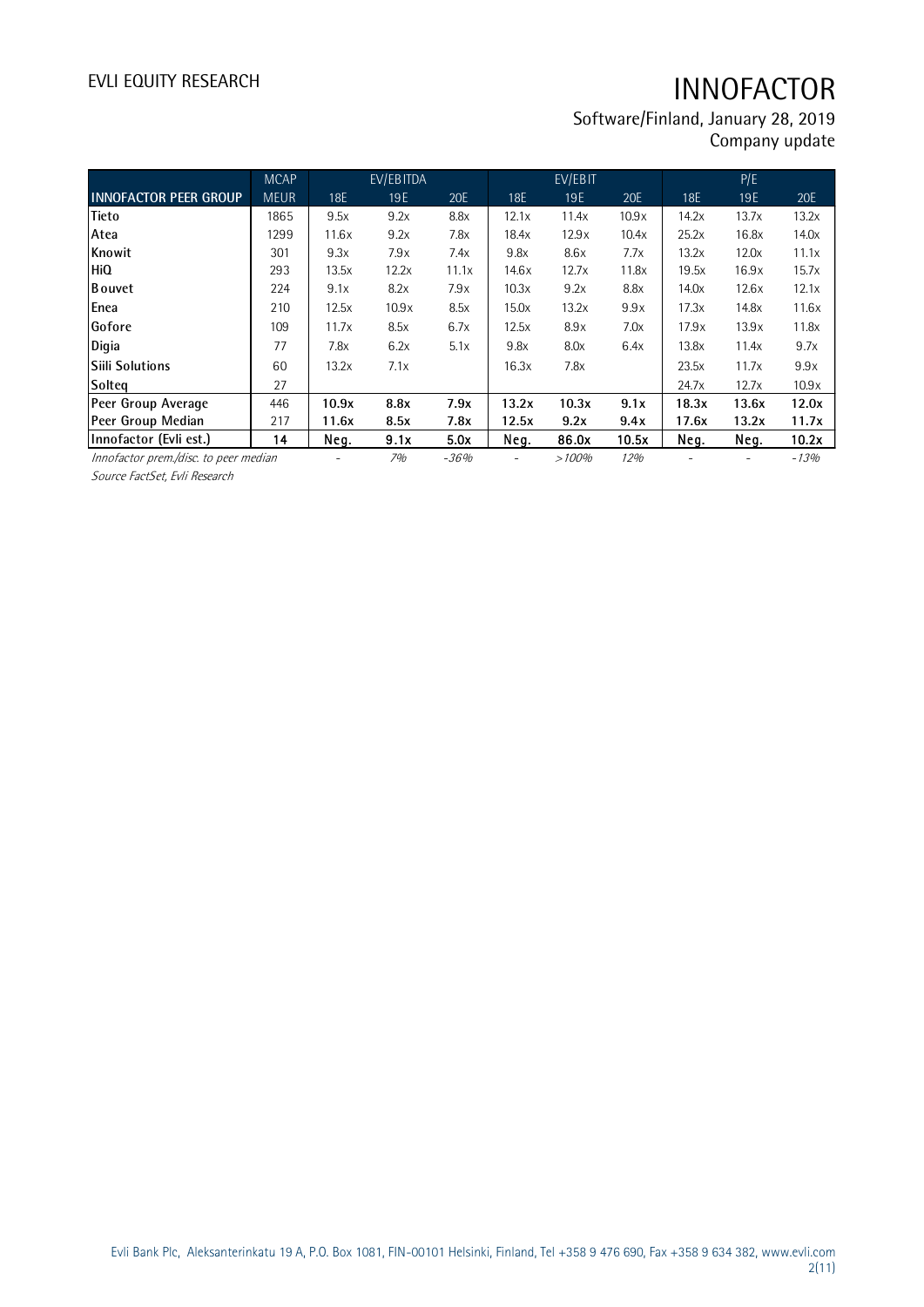| VALUATION RESULTS        | <b>BASE CASE DETAILS</b>   | <b>VALUATION ASSUMPTIONS</b> | ASSUMPTIONS FOR WACC           |      |
|--------------------------|----------------------------|------------------------------|--------------------------------|------|
| Current share price      | 0.40 PV of Free Cash Flow  | 19 Long-term growth, %       | 2.0 Risk-free interest rate, % | 2.25 |
| DCF share value          | 0.80 PV of Horizon value   | 24 WACC, %                   | 8.4 Market risk premium, %     | 5.8  |
| Share price potential, % | 99.6 Unconsolidated equity | 0 Spread, %                  | 0.5 Debt risk premium, %       | 2.8  |
| Maximum value            | 0.9 Marketable securities  | 1 Minimum WACC, %            | 7.9 Equity beta coefficient    | 1.00 |
| Minimum value            | 0.7 Debt - dividend        | -16 Maximum WACC, %          | 8.9 Target debt ratio, %       | 20   |
| Horizon value, %         | 55.3 Value of stock        | 29 Nr of shares, Mn          | 36.2 Effective tax rate, %     | 20   |

| DCF valuation, EURm         | 2017   | 2018E       | 2019E    | 2020E          | 2021E    | 2022E    | 2023E          | 2024E          | 2025E          | 2026E          | 2027E          | Horizon |
|-----------------------------|--------|-------------|----------|----------------|----------|----------|----------------|----------------|----------------|----------------|----------------|---------|
| Net sales                   | 66     | 64          | 65       | 66             | 68       | 70       | 71             | 73             | 75             | 77             | 78             | 80      |
| Sales growth, %             | 10.1   | $-3.1$      | 2.0      | 2.0            | 2.5      | 2.5      | 2.5            | 2.5            | 2.5            | 2.5            | 2.0            | 2.0     |
| Operating income (EBIT)     | $-1$   | $-4$        | 0        | $\overline{2}$ | 3        | 3        | 4              | $\overline{4}$ | 4              | 4              | 4              |         |
| EBIT margin, %              | $-2.2$ | $-5.6$      | 0.5      | 3.3            | 5.0      | 5.0      | 5.0            | 5.0            | 5.0            | 5.0            | 5.0            | 5.0     |
| + Depreciation+amort.       |        | 3           |          |                |          |          |                |                |                |                |                |         |
| - Income taxes              |        |             |          |                |          |          |                | - 1            |                | ۰.             | Ξ.             |         |
| - Change in NWC             |        | $-2$        |          |                |          |          |                | $\Omega$       |                |                |                |         |
| NWC / Sales, %              | $-0.4$ | 2.2         | 0.2      | 0.2            | 0.2      | 0.2      | 0.2            | 0.2            | 0.2            | 0.2            | 0.2            |         |
| + Change in other liabs     |        | $\mathbf 0$ | $\Omega$ | 0              | $\Omega$ | $\Omega$ | $\Omega$       | $\Omega$       |                | $\Omega$       |                |         |
| - Capital Expenditure       | $-2$   | $-1$        | $-1$     | $-2$           | $-1$     | $\Omega$ | $-1$           | $-1$           | $-1$           | ÷.             | $-1$           |         |
| Investments / Sales, %      | 2.6    | 1.2         | 2.1      | 2.3            | 0.9      | 0.7      | 1.2            | 1.4            | 1.4            | 1.4            | 1.4            | 1.4     |
| - Other items               |        | 0           | 0        | 0              | 0        | $\Omega$ | 0              | 0              | 0              | $\Omega$       | 0              |         |
| $=$ Unlevered Free CF (FCF) | 4      | $-2$        | 3        | 3              | 4        | 4        | 4              | 3              | 3              | 3              | 3              | 48      |
| = Discounted FCF (DFCF)     |        | $-2$        | 3        | 3              | 3        | 3        | $\overline{2}$ | $\overline{2}$ | $\overline{2}$ | $\overline{2}$ |                | 24      |
|                             |        |             |          |                |          |          |                |                |                |                |                |         |
| = DFCF min WACC             |        | $-2$        | 3        | 3              | 3        | 3        | $\overline{2}$ | $\overline{2}$ | $\overline{2}$ | $\overline{2}$ | $\overline{2}$ | 27      |
| $=$ DFCF max WACC           |        | $-2$        | 3        | 3              | 3        | 3        | $\overline{2}$ | $\mathfrak{D}$ | $\overline{2}$ | $\mathfrak{D}$ |                | 21      |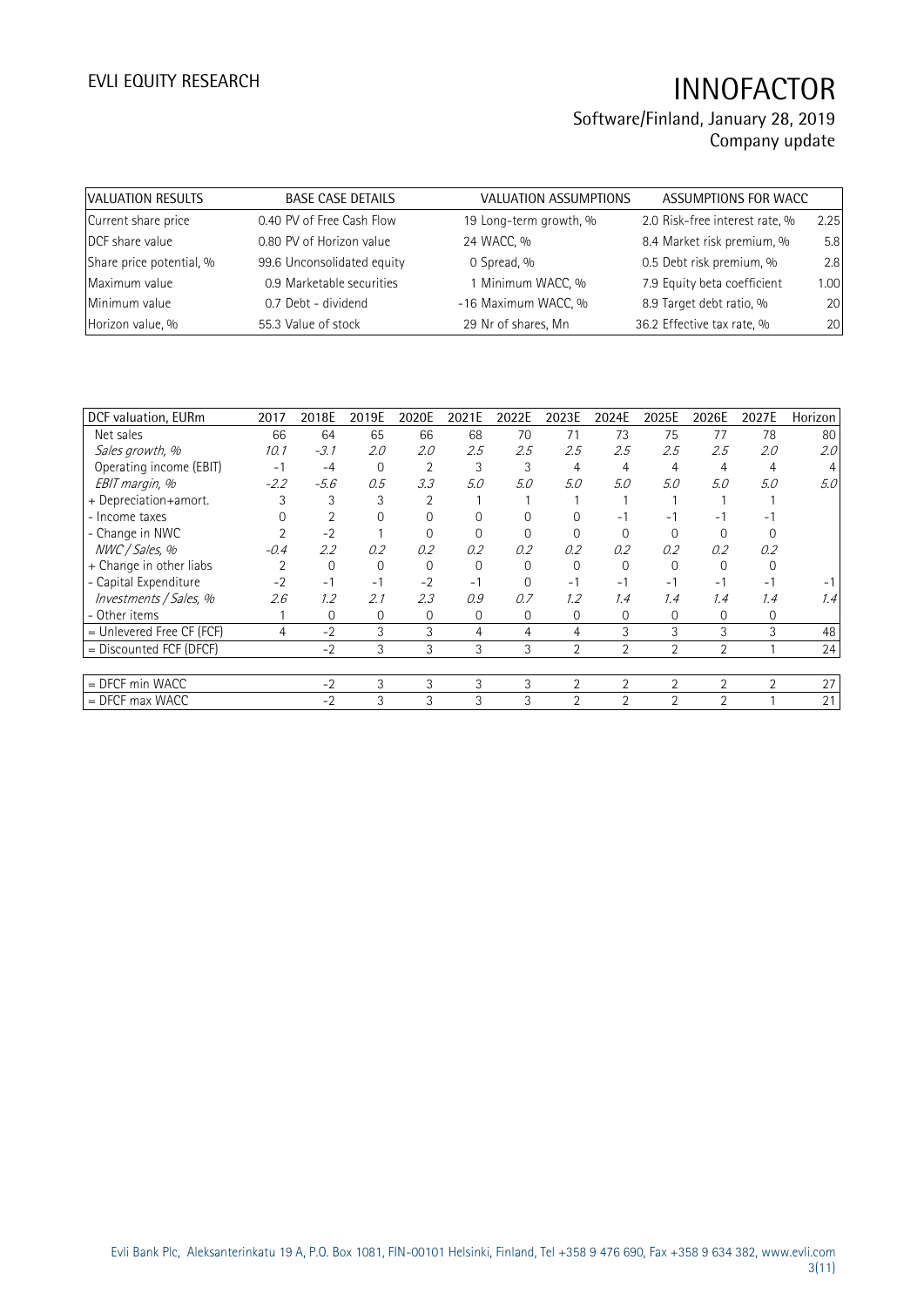| 201701              | 201702         | 201703      | 201704       | 2017     | 2018Q1       | 201802   | 201803       | 2018Q4E  | 2018E        | 2019E        | 2020E          |
|---------------------|----------------|-------------|--------------|----------|--------------|----------|--------------|----------|--------------|--------------|----------------|
| 17                  | 17             | 14          | 17           | 66       | 16           | 17       | 14           | 16       | 64           | 65           | 66             |
|                     |                | $-1$        | $\mathbf{1}$ |          | $\Omega$     | $\Omega$ | $\mathbf{0}$ | $-1$     | $-1$         | 3            | 5              |
| 5.2                 | 3.3            | $-4.8$      | 3.1          | 2.0      | 2.1          | 0.2      | $-3.6$       | $-4.4$   | $-1.3$       | 4.4          | 7.0            |
| $\mathbf{0}$        | $\overline{0}$ | $-1$        | $\mathbf 0$  | $-1$     | $\mathbf 0$  | $-1$     | $-1$         | $-1$     | $-4$         | $\mathbf{0}$ | $\overline{2}$ |
| 1.3                 | $-0.6$         | $-9.5$      | $-1.4$       | $-2.2$   | $-2.2$       | $-3.7$   | $-8.6$       | $-8.5$   | $-5.6$       | 0.5          | 3.3            |
| $\Omega$            | $\mathbf 0$    | $\mathbf 0$ | $\mathbf{0}$ | $\Omega$ | $\Omega$     | 0        | 0            | $\Omega$ | $\Omega$     | $\Omega$     | $\mathbf{0}$   |
| $\Omega$            | $\mathbf 0$    | $-1$        | 0            | $-2$     | 0            | $-1$     | $-1$         | $-1$     | $-4$         | $\mathbf{0}$ | $\overline{2}$ |
| $\Omega$            | $\Omega$       | $\mathbf 0$ | 0            | $\Omega$ | $\Omega$     | $\Omega$ | 0            | $\Omega$ | $\mathbf{1}$ | $\mathbf{0}$ | $\mathbf{0}$   |
| 19.8                | 19.9           | 20.0        | 25.0         | 20.0     | 19.9         | 20.1     | 20.0         | 21.0     | 20.4         | 21.0         | 21.0           |
| $\Omega$            | $\mathbf 0$    | $-1$        | $\mathbf{0}$ | $-1$     | $\Omega$     | $-1$     | $-1$         | $-1$     | $-3$         | $\mathbf{0}$ | $\overline{1}$ |
| 0.00                | $-0.01$        | $-0.03$     | 0.00         | $-0.03$  | $-0.01$      | $-0.02$  | $-0.03$      | $-0.03$  | $-0.09$      | 0.00         | 0.04           |
| 0.00                | $-0.01$        | $-0.03$     | 0.00         | $-0.03$  | $-0.01$      | $-0.02$  | $-0.03$      | $-0.03$  | $-0.09$      | 0.00         | 0.04           |
| 0.00                | 0.00           | 0.00        | 0.00         | 0.00     | 0.00         | 0.00     | 0.00         | 0.00     | 0.00         | 0.00         | 0.00           |
|                     |                |             |              |          |              |          |              |          |              |              |                |
| 17                  | 17             | 14          | 17           | 66       | 16           | 17       | 14           | 16       | 64           | 65           | 66             |
| 17                  | 17             | 14          | 17           | 66       | 16           | 17       | 14           | 16       | 64           | 65           | 66             |
|                     |                |             |              |          |              |          |              |          |              |              |                |
| 18.2                | 12.6           | 19.7        | $-4.7$       | 10.1     | $-4.5$       | $-0.8$   | $-2.5$       | $-4.3$   | $-3.1$       | 2.0          | 2.0            |
| 18.2                | 12.6           | 19.7        | $-4.7$       | 10.1     | $-4.5$       | $-0.8$   | $-2.5$       | $-4.3$   | $-3.1$       | 2.0          | 2.0            |
|                     |                |             |              |          |              |          |              |          |              |              |                |
| $\mathsf{O}\xspace$ | $\mathbf{0}$   | $-1$        | $\mathbf{0}$ | $-1$     | $\mathbf{0}$ | $-1$     | $-1$         | $-1$     | $-4$         | $\mathbf{0}$ | $\overline{2}$ |
| $\mathbf 0$         | $\mathbf{0}$   | $-1$        | $\mathbf{0}$ | $-1$     | $\mathbf{0}$ | $-1$     | $-1$         | $-1$     | $-4$         | $\mathbf{0}$ | $\overline{2}$ |
|                     |                |             |              |          |              |          |              |          |              |              |                |
| 1.3                 | $-0.6$         | $-9.5$      | $-1.4$       | $-2.2$   | $-2.2$       | $-3.7$   | $-8.6$       | $-8.5$   | $-5.6$       | 0.5          | 3.3            |
| 1.3                 | $-0.6$         | $-9.5$      | $-1.4$       | $-2.2$   | $-2.2$       | $-3.7$   | $-8.6$       | $-8.5$   | $-5.6$       | 0.5          | 3.3            |
|                     |                |             |              |          |              |          |              |          |              |              |                |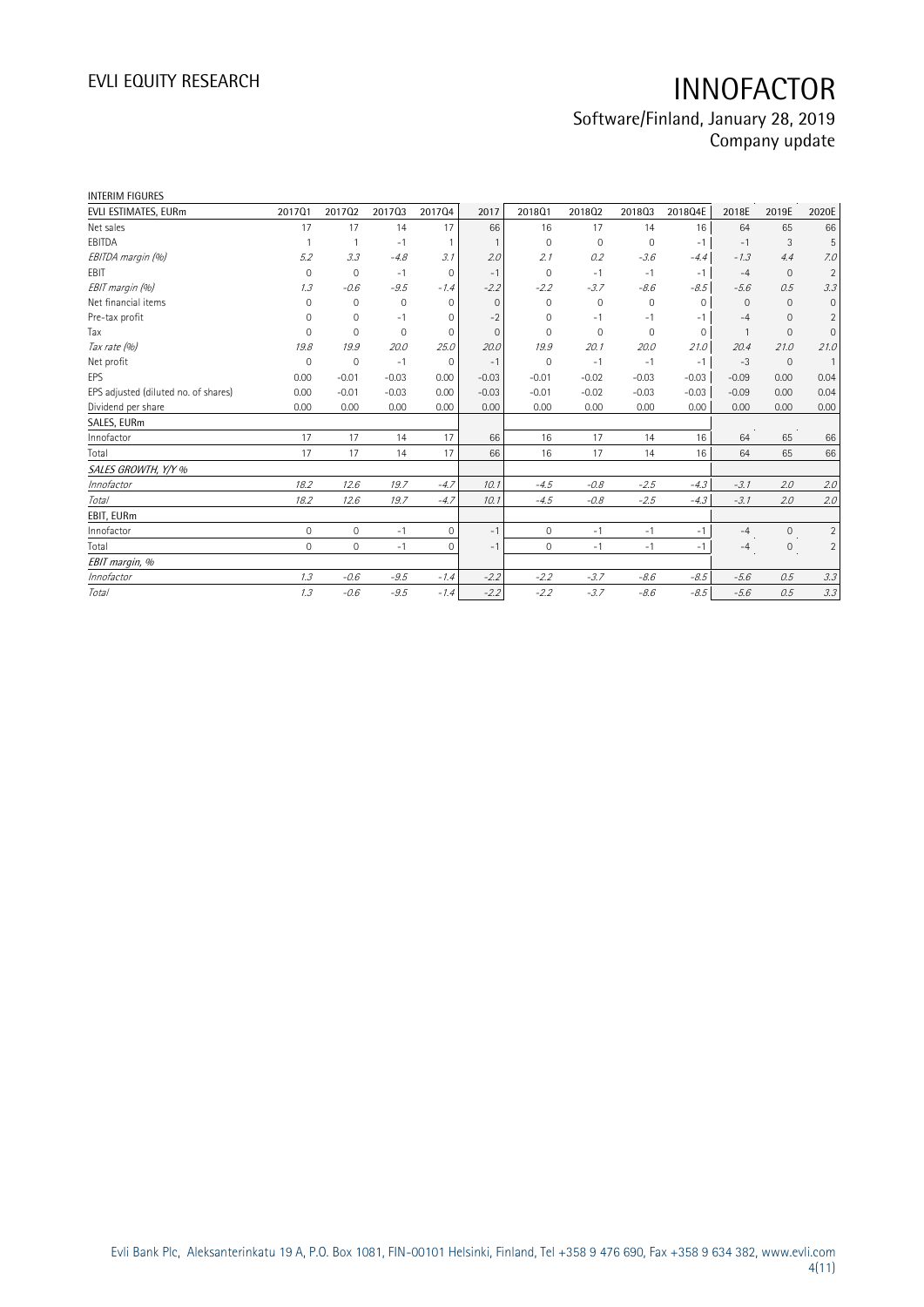| INCOME STATEMENT, EURm                   | 2013                        | 2014           | 2015                | 2016                | 2017                                                                                                                                                                                                                                                                                                                                                                                                                                                      | 2018E               | 2019E                      | 2020E               |
|------------------------------------------|-----------------------------|----------------|---------------------|---------------------|-----------------------------------------------------------------------------------------------------------------------------------------------------------------------------------------------------------------------------------------------------------------------------------------------------------------------------------------------------------------------------------------------------------------------------------------------------------|---------------------|----------------------------|---------------------|
| Sales                                    | 33                          | 44             | 44                  | 60                  | 66                                                                                                                                                                                                                                                                                                                                                                                                                                                        | 64                  | 65                         | 66                  |
| Sales growth (%)                         | 73.7                        | 34.1           | 1.4                 | 34.1                | 10.1                                                                                                                                                                                                                                                                                                                                                                                                                                                      | $-3.1$              | 2.0                        | 2.0                 |
| Costs                                    | $-29$                       | $-40$          | $-41$               | $-55$               | $-64$                                                                                                                                                                                                                                                                                                                                                                                                                                                     | $-65$               | $-62$                      | $-62$               |
| Reported EBITDA                          | 3                           | $\overline{4}$ | 4                   | 5                   | $\overline{1}$                                                                                                                                                                                                                                                                                                                                                                                                                                            | $-1$                | $\ensuremath{\mathsf{3}}$  | 5                   |
| Extraordinary items in EBITDA            | $\mathsf{O}\xspace$         | $\mathbf 0$    | $\mathbf 0$         | $\mathbf 0$         | $\mathbf 0$                                                                                                                                                                                                                                                                                                                                                                                                                                               | $\mathsf{O}\xspace$ | $\mathbf 0$                | $\mathbf 0$         |
| EBITDA margin (%)                        | 10.0                        | 8.7            | 8.3                 | 8.1                 | 2.0                                                                                                                                                                                                                                                                                                                                                                                                                                                       | $-1.3$              | 4.4                        | 7.0                 |
| Depreciation                             | $-1$                        | $-1$           | $-1$                | $-2$                | $-3$                                                                                                                                                                                                                                                                                                                                                                                                                                                      | $-3$                | $-3$                       | $-2$                |
| EBITA                                    | $\overline{2}$              | $\overline{2}$ | 3                   | $\overline{2}$      | $-1$                                                                                                                                                                                                                                                                                                                                                                                                                                                      | $-4$                | $\mathbf 0$                | $\overline{2}$      |
| Goodwill amortization / writedown        | $\mathsf{O}\xspace$         | $\mathbf 0$    | $\mathbf 0$         | $\mathsf{O}\xspace$ | $\mathbf 0$                                                                                                                                                                                                                                                                                                                                                                                                                                               | $\mathsf{O}\xspace$ | $\mathbf 0$                | $\mathbf 0$         |
| Reported EBIT                            | $\overline{2}$              | $\overline{2}$ | 3                   | $\overline{2}$      | $-1$                                                                                                                                                                                                                                                                                                                                                                                                                                                      | $-4$                | $\mathbf 0$                | $\overline{2}$      |
| EBIT margin (%)                          | 6.9                         | 5.5            | 5.7                 | 3.9                 | $-2.2$                                                                                                                                                                                                                                                                                                                                                                                                                                                    | $-5.6$              | 0.5                        | 3.3                 |
| Net financials                           | $\mathsf{O}\xspace$         | $\mathbf 0$    | $-1$                | 0                   | $\boldsymbol{0}$                                                                                                                                                                                                                                                                                                                                                                                                                                          | $\mathbb O$         | $\mathbf 0$                | $\mathsf{O}\xspace$ |
| Pre-tax profit                           | $\overline{2}$              | $\sqrt{2}$     | $\sqrt{2}$          | $\overline{2}$      | $-2$                                                                                                                                                                                                                                                                                                                                                                                                                                                      | $-4$                | 0                          | $\overline{c}$      |
| Extraordinary items                      | $\mathsf{O}\xspace$         | $\mathbf 0$    | $\mathsf{O}\xspace$ | 0                   | $\mathbf 0$                                                                                                                                                                                                                                                                                                                                                                                                                                               | $\mathbb O$         | $\mathbf 0$                | $\mathbf 0$         |
| Taxes                                    | $\overline{0}$              | $\mathbf 0$    | $\overline{0}$      | 0                   | $\mathbf 0$                                                                                                                                                                                                                                                                                                                                                                                                                                               | 1                   | $\mathbf 0$                | $\mathbf 0$         |
| Minority shares                          | $\mathsf{O}\xspace$         | $\mathbf 0$    | 0                   | 0                   | $\mathbf 0$                                                                                                                                                                                                                                                                                                                                                                                                                                               | $\mathsf{O}\xspace$ | $\mathbf 0$                | $\mathsf{O}\xspace$ |
| Net profit                               | $\mathbf{1}$                | $\mathbf{1}$   | $\mathbf{1}$        | 1                   | $-1$                                                                                                                                                                                                                                                                                                                                                                                                                                                      | -3                  | $\mathbf 0$                | $\mathbf{1}$        |
| <b>BALANCE SHEET, EURm</b>               |                             |                |                     |                     |                                                                                                                                                                                                                                                                                                                                                                                                                                                           |                     |                            |                     |
|                                          |                             |                |                     |                     |                                                                                                                                                                                                                                                                                                                                                                                                                                                           |                     |                            |                     |
| Assets                                   |                             |                |                     |                     |                                                                                                                                                                                                                                                                                                                                                                                                                                                           |                     |                            |                     |
| Fixed assets                             | 5                           | $\overline{4}$ | 4                   | 10                  | 8                                                                                                                                                                                                                                                                                                                                                                                                                                                         | $\overline{7}$      | 5                          | $\overline{4}$      |
| % of sales                               | 15                          | $\mathcal G$   | 8                   | 16                  | 13                                                                                                                                                                                                                                                                                                                                                                                                                                                        | 10                  | 8                          | 7                   |
| Goodwill                                 | 19                          | 20             | 20                  | 28                  | 26                                                                                                                                                                                                                                                                                                                                                                                                                                                        | 26                  | 26                         | 26                  |
| % of sales                               | 59                          | 45             | 44                  | 46                  | 40                                                                                                                                                                                                                                                                                                                                                                                                                                                        | 41                  | 41                         | $40\,$              |
| Inventory                                | $\mathsf{O}\xspace$         | $\mathbf 0$    | $\mathbf 0$         | $\mathsf{O}\xspace$ | $\mathbf 0$                                                                                                                                                                                                                                                                                                                                                                                                                                               | $\mathbb O$         | $\mathbf 0$                | $\mathbf 0$         |
| % of sales                               | 0                           | 0              | 0                   | 0                   | 0                                                                                                                                                                                                                                                                                                                                                                                                                                                         | $\mathcal O$        | 0                          | 0                   |
| Receivables                              | 14                          | 16             | 13                  | 19                  | 17                                                                                                                                                                                                                                                                                                                                                                                                                                                        | 17                  | 17                         | 17                  |
| % of sales                               | 43                          | 36             | 30                  | 33                  | 26                                                                                                                                                                                                                                                                                                                                                                                                                                                        | 26                  | 26                         | 26                  |
| Liquid funds                             | $\mathbf{1}$                | 1              | $\mathbf{1}$        | 1                   | $\overline{1}$                                                                                                                                                                                                                                                                                                                                                                                                                                            | $\mathbf{1}$        | $\sqrt{2}$                 | $\sqrt{2}$          |
| % of sales                               | $\ensuremath{\mathcal{S}}$  | $\overline{2}$ | $\sqrt{2}$          | $\mathfrak z$       | $\mathcal{I}$                                                                                                                                                                                                                                                                                                                                                                                                                                             | $\mathcal I$        | $\ensuremath{\mathcal{S}}$ | $\mathcal{I}% _{G}$ |
| Total assets                             | 47                          | 48             | 44                  | 64                  | 59                                                                                                                                                                                                                                                                                                                                                                                                                                                        | 55                  | 54                         | 54                  |
| Liabilities                              |                             |                |                     |                     |                                                                                                                                                                                                                                                                                                                                                                                                                                                           |                     |                            |                     |
| Equity                                   | 16                          | 20             | 21                  | 23                  | 25                                                                                                                                                                                                                                                                                                                                                                                                                                                        | 22                  | 23                         | 24                  |
| % of sales                               | 50                          | 45             | 48                  | 38                  | 38                                                                                                                                                                                                                                                                                                                                                                                                                                                        | 34                  | 35                         | 37                  |
| Deferred taxes                           | $\mathbf{1}$                | $\mathbf{1}$   | $\mathbf{1}$        | $\overline{2}$      | $\overline{2}$                                                                                                                                                                                                                                                                                                                                                                                                                                            | $\overline{2}$      | $\overline{2}$             | $\mathbf{1}$        |
| % of sales                               | $\mathcal{S}_{\mathcal{S}}$ | $\overline{2}$ | $\mathfrak z$       | $\sqrt{4}$          | $\mathcal{J}% _{G}=\mathcal{J}_{G}=\mathcal{J}_{G}=\mathcal{J}_{G}=\mathcal{J}_{G}=\mathcal{J}_{G}=\mathcal{J}_{G}=\mathcal{J}_{G}=\mathcal{J}_{G}=\mathcal{J}_{G}=\mathcal{J}_{G}=\mathcal{J}_{G}=\mathcal{J}_{G}=\mathcal{J}_{G}=\mathcal{J}_{G}=\mathcal{J}_{G}=\mathcal{J}_{G}=\mathcal{J}_{G}=\mathcal{J}_{G}=\mathcal{J}_{G}=\mathcal{J}_{G}=\mathcal{J}_{G}=\mathcal{J}_{G}=\mathcal{J}_{G}=\mathcal{J}_{G}=\mathcal{J}_{G}=\mathcal{J}_{G}=\math$ | $\mathcal{I}% _{G}$ | $\mathfrak z$              | $\sqrt{2}$          |
| Interest bearing debt                    | 15                          | 14             | 12                  | 17                  | 14                                                                                                                                                                                                                                                                                                                                                                                                                                                        | 16                  | 13                         | 11                  |
| % of sales                               | 46                          | 32             | 28                  | 28                  | 22                                                                                                                                                                                                                                                                                                                                                                                                                                                        | 25                  | 20                         | 16                  |
| Non-interest bearing current liabilities | 14                          | 13             | 9                   | 22                  | 17                                                                                                                                                                                                                                                                                                                                                                                                                                                        | 15                  | 17                         | 17                  |
| % of sales                               | 43                          | 31             | 21                  | 37                  | 27                                                                                                                                                                                                                                                                                                                                                                                                                                                        | 24                  | 26                         | 26                  |
| Other interest free debt                 | $\mathbb O$                 | $\mathbf 0$    | $\mathbf 0$         | $\mathsf{O}\xspace$ | $\mathbf 0$                                                                                                                                                                                                                                                                                                                                                                                                                                               | $\mathsf{O}\xspace$ | $\mathbf 0$                | $\mathsf{O}\xspace$ |
| % of sales                               | 0                           | 0              | 0                   | 0                   | 0                                                                                                                                                                                                                                                                                                                                                                                                                                                         | 0                   | 0                          | 0                   |
| Total liabilities                        | 47                          | 48             | 44                  | 64                  | 59                                                                                                                                                                                                                                                                                                                                                                                                                                                        | 55                  | 54                         | 54                  |
| CASH FLOW, EURm                          |                             |                |                     |                     |                                                                                                                                                                                                                                                                                                                                                                                                                                                           |                     |                            |                     |
| + EBITDA                                 | 3                           | $\overline{4}$ | $\overline{4}$      | 5                   | $\overline{1}$                                                                                                                                                                                                                                                                                                                                                                                                                                            | $-1$                | 3                          | 5                   |
| - Net financial items                    | $\mathbb O$                 | $\mathbf 0$    | $-1$                | $\mathsf{O}\xspace$ | $\mathsf{O}\xspace$                                                                                                                                                                                                                                                                                                                                                                                                                                       | $\mathsf{O}\xspace$ | $\mathbf 0$                | $\mathsf{O}\xspace$ |
| - Taxes                                  | 0                           | 0              | 0                   | 2                   | 0                                                                                                                                                                                                                                                                                                                                                                                                                                                         | $\overline{2}$      | 0                          | 0                   |
| - Increase in Net Working Capital        | $-1$                        | $-1$           | $\mathbf{1}$        | $-1$                | $\overline{2}$                                                                                                                                                                                                                                                                                                                                                                                                                                            | $^{\rm -2}$         | 1                          | $\mathbf 0$         |
| $+/-$ Other                              | $-1$                        | $\mathbf 0$    | $\mathsf{O}\xspace$ | $^{\rm -2}$         | $\mathbf{1}$                                                                                                                                                                                                                                                                                                                                                                                                                                              | $\mathsf{O}\xspace$ | $\mathbf 0$                | $\mathbf 0$         |
| = Cash flow from operations              | $\mathbf{1}$                | $\overline{2}$ | $\overline{4}$      | 3                   | $\overline{4}$                                                                                                                                                                                                                                                                                                                                                                                                                                            | $-2$                | 4                          | $\overline{4}$      |
| - Capex                                  | $\mathsf{O}\xspace$         | $-1$           | $\mathsf{O}\xspace$ | $-1$                | $-2$                                                                                                                                                                                                                                                                                                                                                                                                                                                      | $-1$                | $-1$                       | $-2$                |
| - Acquisitions                           | $-2$                        | $\mathbf 0$    | $-2$                | $-6$                | $\mathsf{O}\xspace$                                                                                                                                                                                                                                                                                                                                                                                                                                       | $\mathbb O$         | $\mathbf 0$                | $\mathbf 0$         |
| + Divestments                            | $\mathsf{O}\xspace$         | $\mathbf 0$    | $\mathbf 0$         | $\mathbf 0$         | $\mathbf 0$                                                                                                                                                                                                                                                                                                                                                                                                                                               | $\mathbb O$         | $\mathbf 0$                | $\mathsf{O}\xspace$ |
| = Net cash flow                          | $-1$                        | $\sqrt{2}$     | $\sqrt{2}$          | $-4$                | $\overline{2}$                                                                                                                                                                                                                                                                                                                                                                                                                                            | $-3$                | $\overline{2}$             | $\sqrt{2}$          |
| +/- Change in interest-bearing debt      | 14                          | $-1$           | $-1$                | $\overline{4}$      | $-2$                                                                                                                                                                                                                                                                                                                                                                                                                                                      | $\overline{2}$      | $-3$                       | $-2$                |
| +/- New issues/buybacks                  | $\mathbf{1}$                | $\sqrt{2}$     | $\mathbf{1}$        | $\mathsf{O}\xspace$ | $\overline{4}$                                                                                                                                                                                                                                                                                                                                                                                                                                            | $\mathsf{O}\xspace$ | $\mathbf{1}$               | $\mathbf 0$         |
| - Paid dividend                          | $\mathsf{O}\xspace$         | $\mathbf 0$    | $\mathbf 0$         | 0                   | $\mathbf 0$                                                                                                                                                                                                                                                                                                                                                                                                                                               | $\mathbb O$         | $\mathbf 0$                | $\mathsf{O}\xspace$ |
| +/- Change in loan receivables           | $\mathsf{O}\xspace$         | $\mathbf 0$    | $\mathbb O$         | 1                   | $\overline{2}$                                                                                                                                                                                                                                                                                                                                                                                                                                            | $\mathsf{O}\xspace$ | 0                          | $\mathbb O$         |
| Change in cash                           | 14                          | $\overline{2}$ | $\mathbf{1}$        | $\mathbf{1}$        | 5                                                                                                                                                                                                                                                                                                                                                                                                                                                         | $-1$                | $\boldsymbol{0}$           | 0                   |
|                                          |                             |                |                     |                     |                                                                                                                                                                                                                                                                                                                                                                                                                                                           |                     |                            |                     |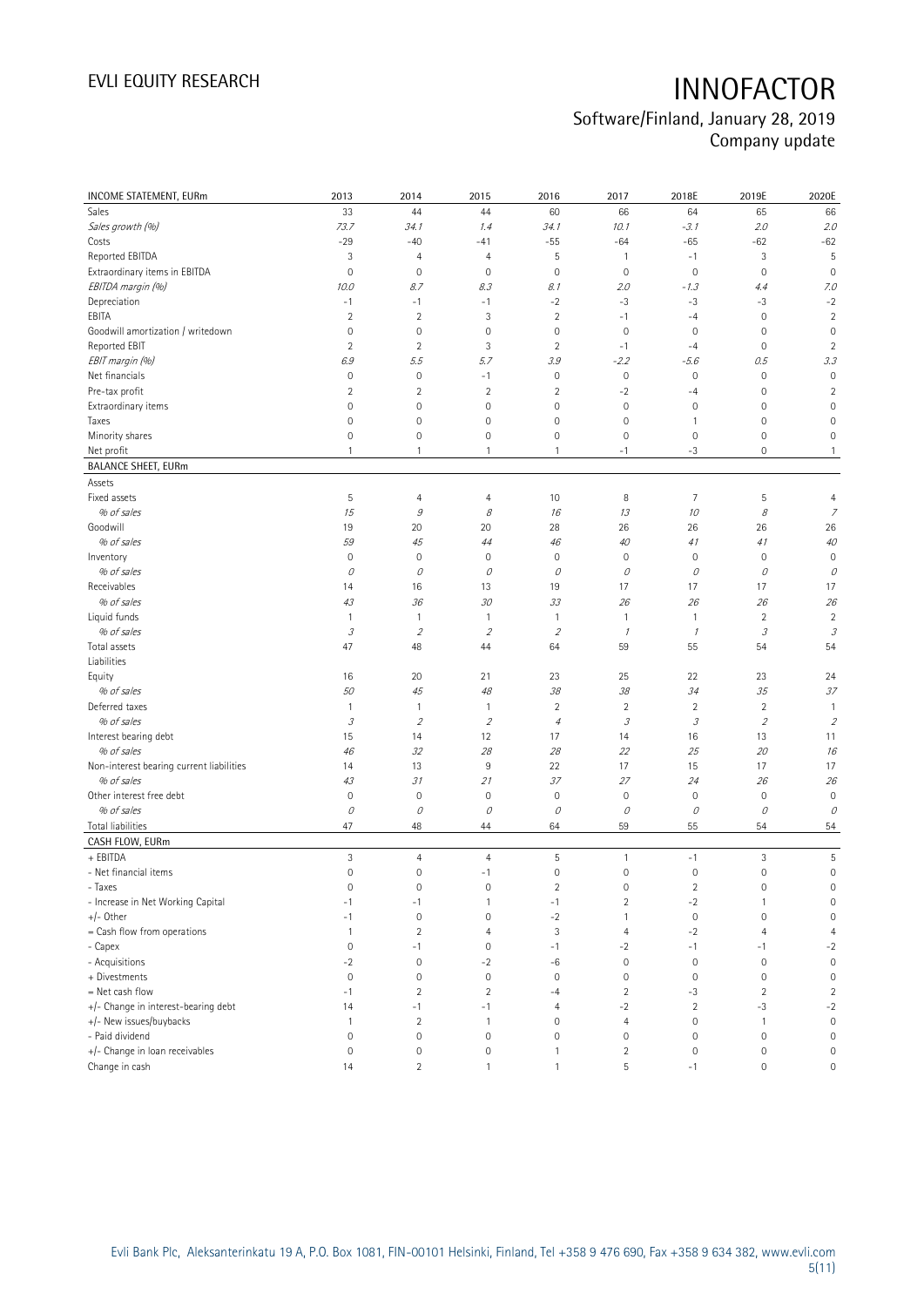| <b>KEY FIGURES</b>                  | 2014           | 2015           | 2016           | 2017         | 2018E    | 2019E               | 2020E          |
|-------------------------------------|----------------|----------------|----------------|--------------|----------|---------------------|----------------|
| M-cap                               | 25             | 33             | 38             | 34           | 14       | 14                  | 14             |
| Net debt                            | 13             | 12             | 16             | 13           | 15       | 11                  | 9              |
| Enterprise value                    | 38             | 44             | 54             | 47           | 30       | 26                  | 23             |
| Sales                               | 44             | 44             | 60             | 66           | 64       | 65                  | 66             |
| EBITDA                              | $\overline{4}$ | $\overline{4}$ | 5              | $\mathbf{1}$ | $-1$     | 3                   | 5              |
| EBIT                                | $\overline{2}$ | $\mathbf{3}$   | $\overline{2}$ | $-1$         | $-4$     | $\mathsf{O}\xspace$ | $\overline{c}$ |
| Pre-tax                             | $\overline{2}$ | $\sqrt{2}$     | $\overline{2}$ | $-2$         | $-4$     | 0                   | $\sqrt{2}$     |
| Earnings                            | $\mathbf{1}$   | $\mathbf{1}$   | $\mathbf{1}$   | $-1$         | $-3$     | $\mathbf 0$         | $\mathbf{1}$   |
| Book value                          | 20             | 21             | 23             | 25           | 22       | 23                  | 24             |
| Valuation multiples                 |                |                |                |              |          |                     |                |
| EV/sales                            | 0.9            | 1.0            | 0.9            | 0.7          | 0.5      | 0.4                 | 0.4            |
| EV/EBITDA                           | 9.9            | 12.0           | 11.2           | 36.2         | $-35.1$  | 9.1                 | 5.0            |
| EV/EBITA                            | 15.6           | 17.4           | 23.3           | $-32.4$      | $-8.3$   | 86.2                | 10.5           |
| EV/EBIT                             | 15.6           | 17.4           | 23.3           | $-32.4$      | $-8.3$   | 86.2                | 10.5           |
| EV/operating cash flow              | 16.3           | 11.3           | 15.8           | 11.4         | $-34.6$  | 5.7                 | 5.2            |
| EV/cash earnings                    | 11.5           | 14.0           | 8.5            | 37.1         | 63.8     | 9.1                 | 5.6            |
| P/E                                 | 21.9           | 26.0           | 25.8           | $-26.9$      | $-4.6$   | $-94.4$             | 10.3           |
| P/E excl. goodwill                  | 21.9           | 26.0           | 25.8           | $-26.9$      | $-4.6$   | $-94.4$             | 10.3           |
| P/B                                 | 1.3            | 1.5            | 1.7            | 1.4          | 0.7      | 0.6                 | 0.6            |
| P/sales                             | 0.6            | 0.7            | 0.6            | 0.5          | 0.2      | 0.2                 | 0.2            |
| P/CF                                | 10.8           | 8.3            | 11.2           | 8.2          | $-16.8$  | 3.2                 | 3.2            |
| Target EV/EBIT                      | O.O            | 0.0            | 0.0            | 0.0          | $-8.3$   | 86.2                | 10.5           |
| Target P/E                          | 0.0            | 0.0            | 0.0            | 0.0          | $-4.6$   | $-94.4$             | 10.3           |
| Target P/B                          | O.O            | 0.0            | 0.0            | 0.0          | 0.7      | 0.6                 | 0.6            |
| Per share measures                  |                |                |                |              |          |                     |                |
| Number of shares                    | 32,154         | 33,454         | 33,454         | 36,188       | 36,188   | 36,188              | 36,188         |
| Number of shares (diluted)          | 32,154         | 33,454         | 33,454         | 36,188       | 36,188   | 36,188              | 36,188         |
| EPS                                 | 0.04           | 0.04           | 0.04           | $-0.03$      | $-0.09$  | 0.00                | 0.04           |
| EPS excl. goodwill                  | 0.04           | 0.04           | 0.04           | $-0.03$      | $-0.09$  | 0.00                | 0.04           |
| Cash EPS                            | 0.10           | 0.10           | 0.19           | 0.04         | 0.01     | 0.08                | 0.12           |
| Operating cash flow per share       | 0.07           | 0.12           | 0.10           | 0.12         | $-0.02$  | 0.12                | 0.12           |
| Capital employed per share          | 1.01           | 0.98           | 1.14           | 1.06         | 1.03     | 0.95                | 0.91           |
| Book value per share                | 0.61           | 0.64           | 0.67           | 0.69         | 0.61     | 0.63                | 0.67           |
| Book value excl. goodwill           | 0.00           | 0.05           | $-0.16$        | $-0.04$      | $-0.12$  | $-0.10$             | $-0.06$        |
| Dividend per share                  | 0.00           | 0.00           | 0.00           | 0.00         | 0.00     | 0.00                | 0.00           |
| Dividend payout ratio, %            | 0.0            | 0.0            | 0.0            | 0.0          | 0.0      | 0.0                 | 0.0            |
| Dividend yield, %                   | 0.0            | 0.0            | 0.0            | 0.0          | 0.0      | 0.0                 | 0.0            |
| Efficiency measures                 |                |                |                |              |          |                     |                |
| ROE                                 | 6.7            | 6.2            | 6.8            | $-5.3$       | $-13.5$  | $-0.7$              | 6.0            |
| ROCE                                | 7.4            | 7.6            | 6.4            | $-3.7$       | $-9.3$   | 0.8                 | 6.2            |
| Financial ratios                    |                |                |                |              |          |                     |                |
| Capex/sales, %                      | 1.6            | 4.9            | 12.3           | 2.6          | 1.2      | 2.1                 | 2.3            |
| Capex/depreciation excl. goodwill,% | 31.8           | 185.9          | $-31.5$        | 107.6        | 28.8     | 54.0                | 63.3           |
| Net debt/EBITDA, book-weighted      | 3.4            | 3.1            | 3.3            | 10.2         | $-18.0$  | 4.0                 | 1.9            |
| Debt/equity, market-weighted        | 0.6            | 0.4            | 0.4            | 0.4          | 1.1      | 0.9                 | 0.7            |
| Equity ratio, book-weighted         | 41.0           | 48.5           | 35.4           | 42.8         | 39.8     | 42.3                | 45.5           |
| Gearing                             | 0.66           | 0.54           | 0.70           | 0.53         | 0.70     | 0.50                | 0.36           |
| Number of employees, average        | 421            | 409            | 591            | 601          | 615      | 630                 | 649            |
| Sales per employee, EUR             | 104,119        | 108,685        | 100,873        | 109,261      | 103,501  | 103,057             | 102,057        |
| EBIT per employee, EUR              | 5,717          | 6,218          | 3,946          | $-2,431$     | $-5,816$ | 476                 | 3,390          |
|                                     |                |                |                |              |          |                     |                |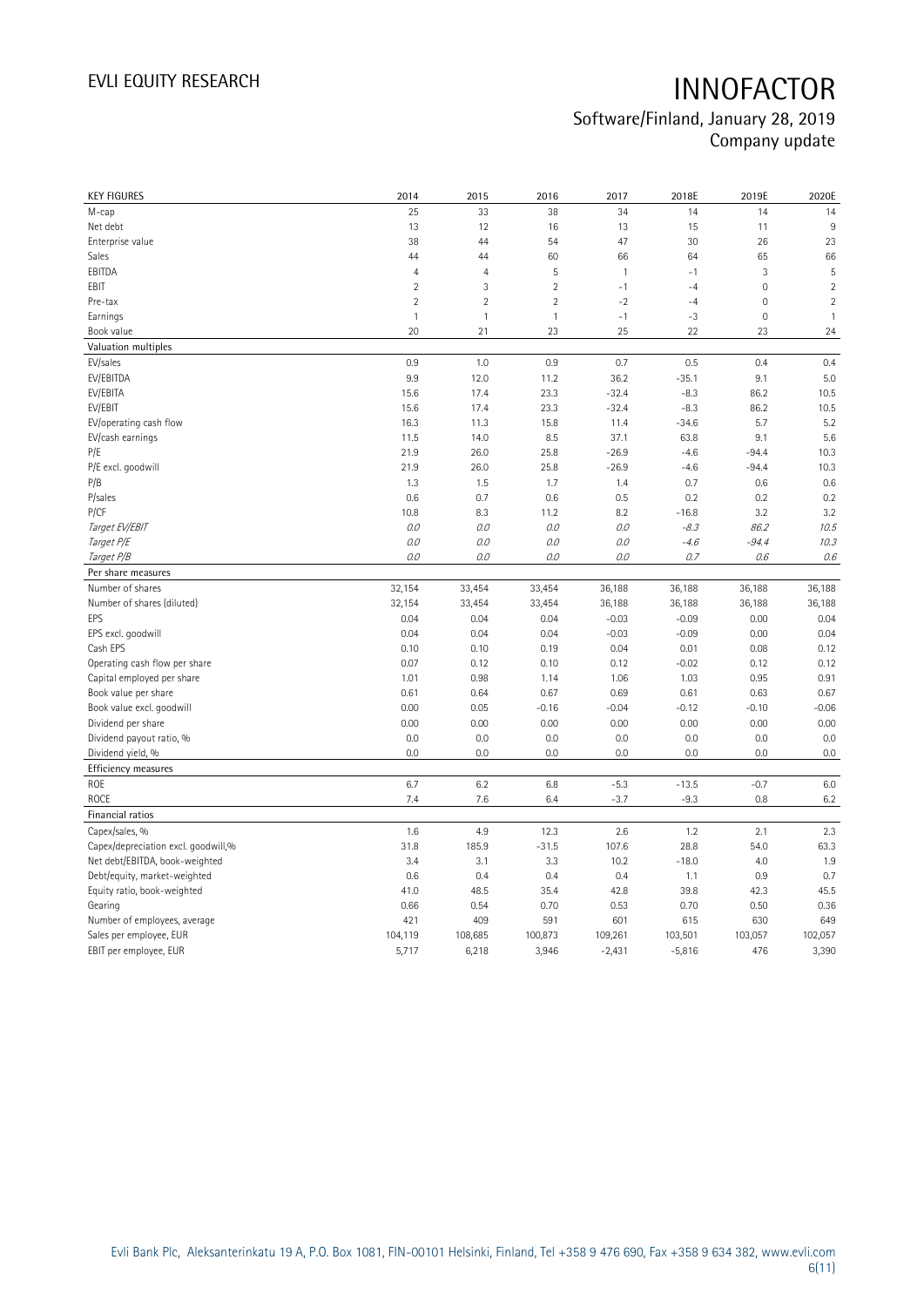## EVLI EQUITY RESEARCH **INNOFACTOR** Software/Finland, January 28, 2019 Company update

COMPANY DESCRIPTION: Innofactor provides software products and solutions to commercial, public sector, and membership-based organizations in the Nordic countries. It specializes in Microsoft-based cloud solutions and digital transformation.

### INVESTMENT CASE:

| OWNERSHIP STRUCTURE                        | <b>SHARES</b> | <b>EURm</b> | 0/0     |
|--------------------------------------------|---------------|-------------|---------|
| Ensio Sami                                 | 7,716,173     | 3.086       | 21.3%   |
| Ilmarinen Mutual Pension Insurance Company | 1,800,000     | 0.720       | $5.0\%$ |
| Tilman Tuomo Tapani                        | 1,465,437     | 0.586       | 4.0%    |
| Svalroma Invest AB                         | 1,435,196     | 0.574       | 4.0%    |
| Linturi Kaija and Risto                    | 1,256,411     | 0.503       | 3.5%    |
| Laiho Rami Tapani                          | 1,255,159     | 0.502       | 3.5%    |
| • rje Matias Juhanpoika                    | 882,065       | 0.353       | 2.4%    |
| M. ki Antti Jussi                          | 877,192       | 0.351       | 2.4%    |
| Muukkonen Teemu Heikki                     | 522,230       | 0.209       | 1.4%    |
| Ingman Finance Oy Ab                       | 500,000       | 0.200       | 1.4%    |
| Ten largest                                | 17,709,863    | 7.084       | 49%     |
| Residual                                   | 18,478,362    | 7.391       | 51%     |
| Total                                      | 36,188,225    | 14.475      | 100%    |

| <b>EARNINGS CALENDAR</b> |                       |
|--------------------------|-----------------------|
| March 05, 2019           | FY 2018 Results       |
| May 14, 2019             | Q1 report             |
| July 23, 2019            | Q <sub>2</sub> report |
| October 29, 2019         | Q3 report             |
| OTHER EVENTS             |                       |
| April 02, 2019           | AGM                   |
|                          |                       |
| COMPANY MISCELLANEOUS    |                       |

| <b>CONTANT MISCLLANLOUS</b> |                              |
|-----------------------------|------------------------------|
| I CEO: Sami Ensio           | Keilaranta 9, FI-02150 Espoo |
| CFO: Marko Lehtonen         | Tel: +358 (0)10 272 9000     |
| IR:                         |                              |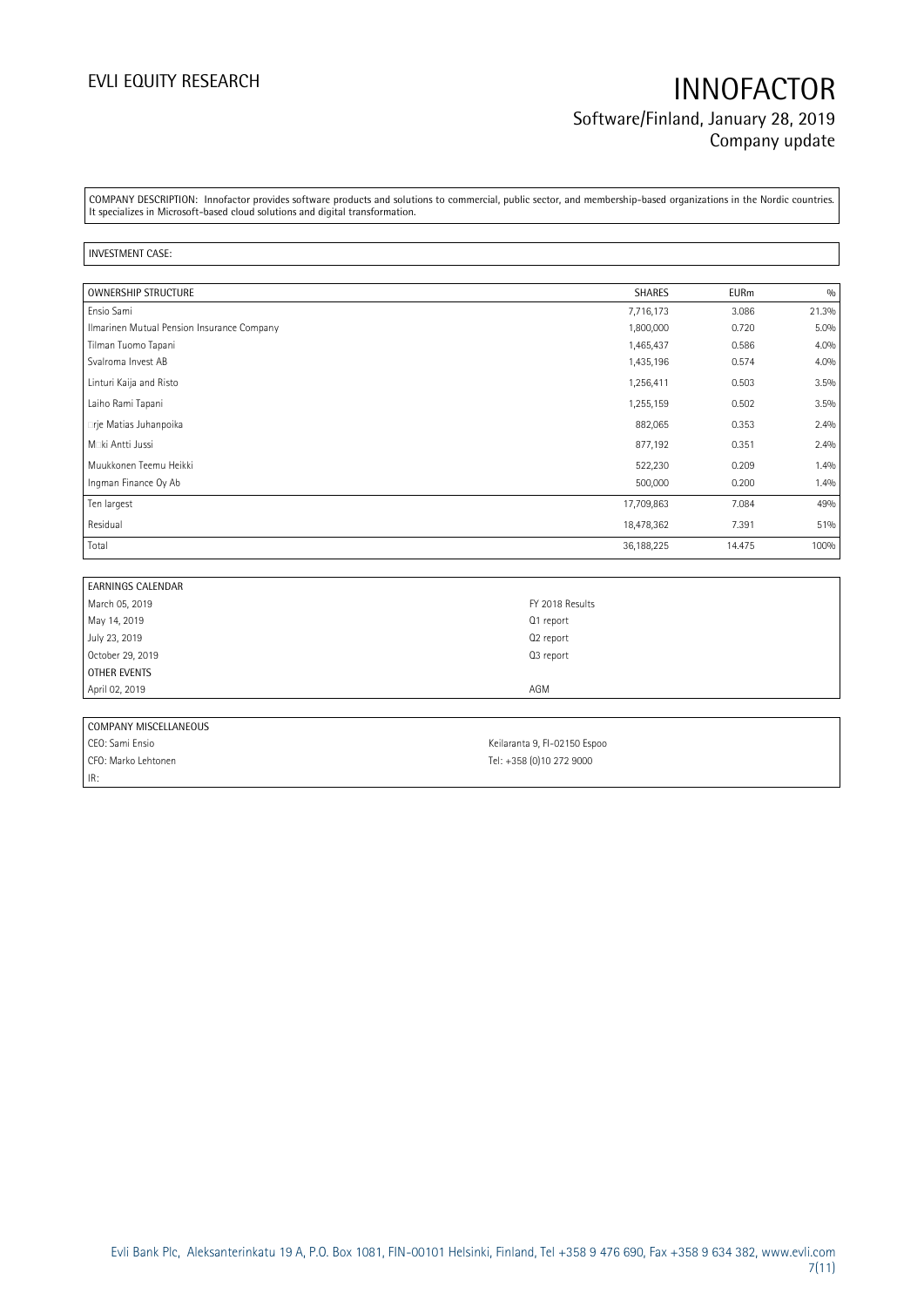## Software/Finland, January 28, 2019 Company update

### DEFINITIONS

| P/E                                                                                                                                                                                            | EPS                                                                                                    |
|------------------------------------------------------------------------------------------------------------------------------------------------------------------------------------------------|--------------------------------------------------------------------------------------------------------|
| Price per share                                                                                                                                                                                | Profit before extraordinary items and taxes                                                            |
| Earnings per share                                                                                                                                                                             | $-$ income taxes + minority interest                                                                   |
|                                                                                                                                                                                                | Number of shares                                                                                       |
| P/Sales<br>Market cap<br>Sales                                                                                                                                                                 | <b>DPS</b><br>Dividend for the financial period per share                                              |
| P/BV                                                                                                                                                                                           | <b>CEPS</b>                                                                                            |
| Price per share                                                                                                                                                                                | Gross cash flow from operations                                                                        |
| Shareholders' equity + taxed provisionsper share                                                                                                                                               | Number of shares                                                                                       |
| P/CF                                                                                                                                                                                           | EV/Share                                                                                               |
| Price per share                                                                                                                                                                                | Enterprise value                                                                                       |
| Operating cash flow per share                                                                                                                                                                  | Number of shares                                                                                       |
| EV (Enterprise value)                                                                                                                                                                          | Sales/Share                                                                                            |
| Market cap + net debt + minority interest at market value                                                                                                                                      | Sales                                                                                                  |
| - share of associated companies at market value                                                                                                                                                | Number of shares                                                                                       |
| Net debt<br>Interest bearing debt - financial assets                                                                                                                                           | EBITDA/Share<br>Earnings before interest, tax, depreciation and amortisation<br>Number of shares       |
| EV/Sales                                                                                                                                                                                       | EBIT/Share                                                                                             |
| Enterprise value                                                                                                                                                                               | Operating profit                                                                                       |
| <b>Sales</b>                                                                                                                                                                                   | Number of shares                                                                                       |
| EV/EBITDA                                                                                                                                                                                      | EAFI/Share                                                                                             |
| Enterprise value                                                                                                                                                                               | Pretax profit                                                                                          |
| Earnings before interest, tax, depreciation and amortisation                                                                                                                                   | Number of shares                                                                                       |
| EV/EBIT                                                                                                                                                                                        | Capital employed/Share                                                                                 |
| Enterprise value                                                                                                                                                                               | Total assets - non interest bearing debt                                                               |
| Operating profit                                                                                                                                                                               | Number of shares                                                                                       |
| Div yield, %<br>Dividend per share<br>Price per share                                                                                                                                          | Total assets<br>Balance sheet total                                                                    |
| Payout ratio, %                                                                                                                                                                                | Interest coverage (x)                                                                                  |
| <b>Total dividends</b>                                                                                                                                                                         | Operating profit                                                                                       |
| Earnings before extraordinary items and taxes - income taxes + minority interest                                                                                                               | Financial items                                                                                        |
| Net cash/Share                                                                                                                                                                                 | Asset turnover (x)                                                                                     |
| Financial assets $-$ interest bearing debt                                                                                                                                                     | Turnover                                                                                               |
| Number of shares                                                                                                                                                                               | Balance sheet total (average)                                                                          |
| ROA, %<br>Operating profit $+$ financial income $+$ extraordinary items<br>Balance sheet total - interest free short term debt<br>- long term advances received and accounts payable (average) | Debt/Equity, %<br>Interest bearing debt<br>Shareholders' equity + minority interest + taxed provisions |
| ROCE, %                                                                                                                                                                                        | Equity ratio, %                                                                                        |
| Profit before extraordinary items + interest expenses + other financial costs                                                                                                                  | Shareholders' equity + minority interest + taxed provisions                                            |
| Balance sheet total - noninterest bearing debt (average)                                                                                                                                       | Total assets - interest free loans                                                                     |
| ROE, %<br>Profit before extraordinary items and taxes - income taxes<br>Shareholders' equity + minority interest + taxed provisions (average)                                                  | CAGR, %<br>Cumulative annual growthrate $=$ Average growthper year                                     |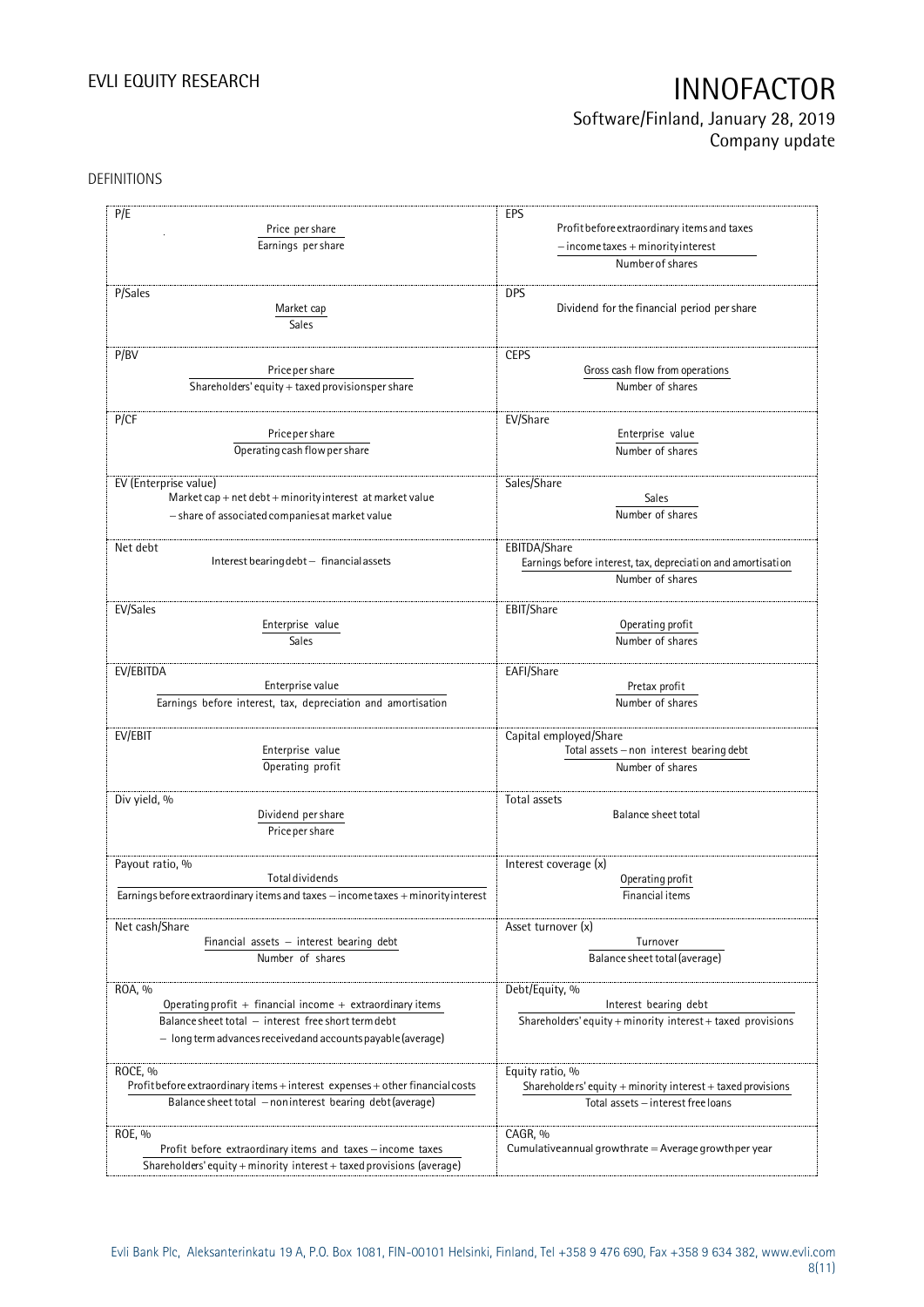### Software/Finland, January 28, 2019 Company update

### Important Disclosures

|     | Evli Research Partners Plc ("ERP") uses 12-month target prices. Target prices are defined by utilizing analytical techniques based on financial theory<br>including (but not limited to) discounted cash flow analysis and comparative valuation. The selection of valuation methods depends on different<br>circumstances. Target prices may be altered on the basis of new information coming to light in the underlying company or changes in interest rates,<br>changes in foreign exchange rates, other securities prices or market indices or outlook for the aforementioned factors or other factors that may change the<br>conditions of financial markets. Recommendations and changes by analysts are available at<br>https://research.evli.com/JasperAllModels.action?authParam=key;461&tauthParam=x;G3rNaqWrtf7K&tauthType=3<br>Detailed information about the valuation or methodology and the underlying assumptions is accessible via ERP:<br>http://research.evli.com<br>Investment recommendations are defined as follows: |                           |     |  |  |
|-----|---------------------------------------------------------------------------------------------------------------------------------------------------------------------------------------------------------------------------------------------------------------------------------------------------------------------------------------------------------------------------------------------------------------------------------------------------------------------------------------------------------------------------------------------------------------------------------------------------------------------------------------------------------------------------------------------------------------------------------------------------------------------------------------------------------------------------------------------------------------------------------------------------------------------------------------------------------------------------------------------------------------------------------------------|---------------------------|-----|--|--|
|     | Target price compared to share price                                                                                                                                                                                                                                                                                                                                                                                                                                                                                                                                                                                                                                                                                                                                                                                                                                                                                                                                                                                                        | Recommendation            |     |  |  |
|     | $< -10\%$                                                                                                                                                                                                                                                                                                                                                                                                                                                                                                                                                                                                                                                                                                                                                                                                                                                                                                                                                                                                                                   | <b>SELL</b>               |     |  |  |
|     | $-10 - (+10)$ %<br>$> 10\%$                                                                                                                                                                                                                                                                                                                                                                                                                                                                                                                                                                                                                                                                                                                                                                                                                                                                                                                                                                                                                 | <b>HOLD</b><br><b>BUY</b> |     |  |  |
|     | ERP's investment recommendation of the analyzed company is in general updated $2 - 4$ per year.                                                                                                                                                                                                                                                                                                                                                                                                                                                                                                                                                                                                                                                                                                                                                                                                                                                                                                                                             |                           |     |  |  |
|     |                                                                                                                                                                                                                                                                                                                                                                                                                                                                                                                                                                                                                                                                                                                                                                                                                                                                                                                                                                                                                                             |                           |     |  |  |
| 60% |                                                                                                                                                                                                                                                                                                                                                                                                                                                                                                                                                                                                                                                                                                                                                                                                                                                                                                                                                                                                                                             |                           | 56% |  |  |
|     |                                                                                                                                                                                                                                                                                                                                                                                                                                                                                                                                                                                                                                                                                                                                                                                                                                                                                                                                                                                                                                             |                           |     |  |  |
| 50% |                                                                                                                                                                                                                                                                                                                                                                                                                                                                                                                                                                                                                                                                                                                                                                                                                                                                                                                                                                                                                                             |                           |     |  |  |
|     |                                                                                                                                                                                                                                                                                                                                                                                                                                                                                                                                                                                                                                                                                                                                                                                                                                                                                                                                                                                                                                             |                           |     |  |  |
| 40% |                                                                                                                                                                                                                                                                                                                                                                                                                                                                                                                                                                                                                                                                                                                                                                                                                                                                                                                                                                                                                                             |                           |     |  |  |
|     |                                                                                                                                                                                                                                                                                                                                                                                                                                                                                                                                                                                                                                                                                                                                                                                                                                                                                                                                                                                                                                             | 33%                       |     |  |  |
| 30% |                                                                                                                                                                                                                                                                                                                                                                                                                                                                                                                                                                                                                                                                                                                                                                                                                                                                                                                                                                                                                                             |                           |     |  |  |
|     |                                                                                                                                                                                                                                                                                                                                                                                                                                                                                                                                                                                                                                                                                                                                                                                                                                                                                                                                                                                                                                             |                           |     |  |  |
| 20% |                                                                                                                                                                                                                                                                                                                                                                                                                                                                                                                                                                                                                                                                                                                                                                                                                                                                                                                                                                                                                                             |                           |     |  |  |
|     | 10%                                                                                                                                                                                                                                                                                                                                                                                                                                                                                                                                                                                                                                                                                                                                                                                                                                                                                                                                                                                                                                         |                           |     |  |  |
| 10% |                                                                                                                                                                                                                                                                                                                                                                                                                                                                                                                                                                                                                                                                                                                                                                                                                                                                                                                                                                                                                                             |                           |     |  |  |
|     |                                                                                                                                                                                                                                                                                                                                                                                                                                                                                                                                                                                                                                                                                                                                                                                                                                                                                                                                                                                                                                             |                           |     |  |  |
| 0%  |                                                                                                                                                                                                                                                                                                                                                                                                                                                                                                                                                                                                                                                                                                                                                                                                                                                                                                                                                                                                                                             |                           |     |  |  |
|     | Sell                                                                                                                                                                                                                                                                                                                                                                                                                                                                                                                                                                                                                                                                                                                                                                                                                                                                                                                                                                                                                                        | Hold                      | Buy |  |  |
|     | The graph above shows the distribution of ERP's recommendations of companies under coverage in 16th of April 2018. If recommendation is not given, it is<br>not mentioned here                                                                                                                                                                                                                                                                                                                                                                                                                                                                                                                                                                                                                                                                                                                                                                                                                                                              |                           |     |  |  |

### Name(s) of the analyst(s): Salokivi

This research report has been prepared by Evli Research Partners Plc ("ERP" or "Evli Research"). ERP is a subsidiary of Evli Bank Plc. Production of the investment recommendation has been concluded on 28.1.2019, 9:00. This report has been published on 28.1.2019, 9:30.

None of the analysts contributing to this report, persons under their guardianship or corporations under their control have a position in the shares of the company or related securities.

The date and time for any price of financial instruments mentioned in the recommendation refer to the previous trading day's closing price(s) unless otherwise stated in the report.

Each analyst responsible for the content of this report assures that the expressed views accurately reflect the personal views of each analyst on the covered companies and securities. Each analyst assures that (s)he has not been, nor are or will be, receiving direct or indirect compensation related to the specific recommendations or views contained in this report.

Companies in the Evli Group, affiliates or staff of companies in the Evli Group, may perform services for, solicit business from, hold long or short positions in, or otherwise be interested in the investments (including derivatives) of any company mentioned in the publication or report.

Neither ERP nor any company within the Evli Group have managed or co-managed a public offering of the company's securities during the last 12 months prior to, received compensation for investment banking services from the company during the last 12 months prior to the publication of the research report.

ERP may pursue an assignment from the issuer(s) of the financial instruments mentioned in the recommendation or this report. These assignments may have a limited economic or financial impact on ERP and/or Evli. Under such assignments ERP may perform services including, but not limited to, arranging investor meetings or –events, investor relations communication advisory and production of research material.

ERP has signed an agreement with the issuer of the financial instruments mentioned in the recommendation, which includes production of research reports. This assignment has a limited economic and financial impact on ERP and/or Evli. Under the assignment ERP performs services including, but not limited to, arranging investor meetings or –events, investor relations communication advisory and production of research material.

ERP or another company within the Evli Group does not have an agreement with the company to perform market making services.

For the prevention and avoidance of conflicts of interests with respect to this report, there is an information barrier (Chinese wall) between Investment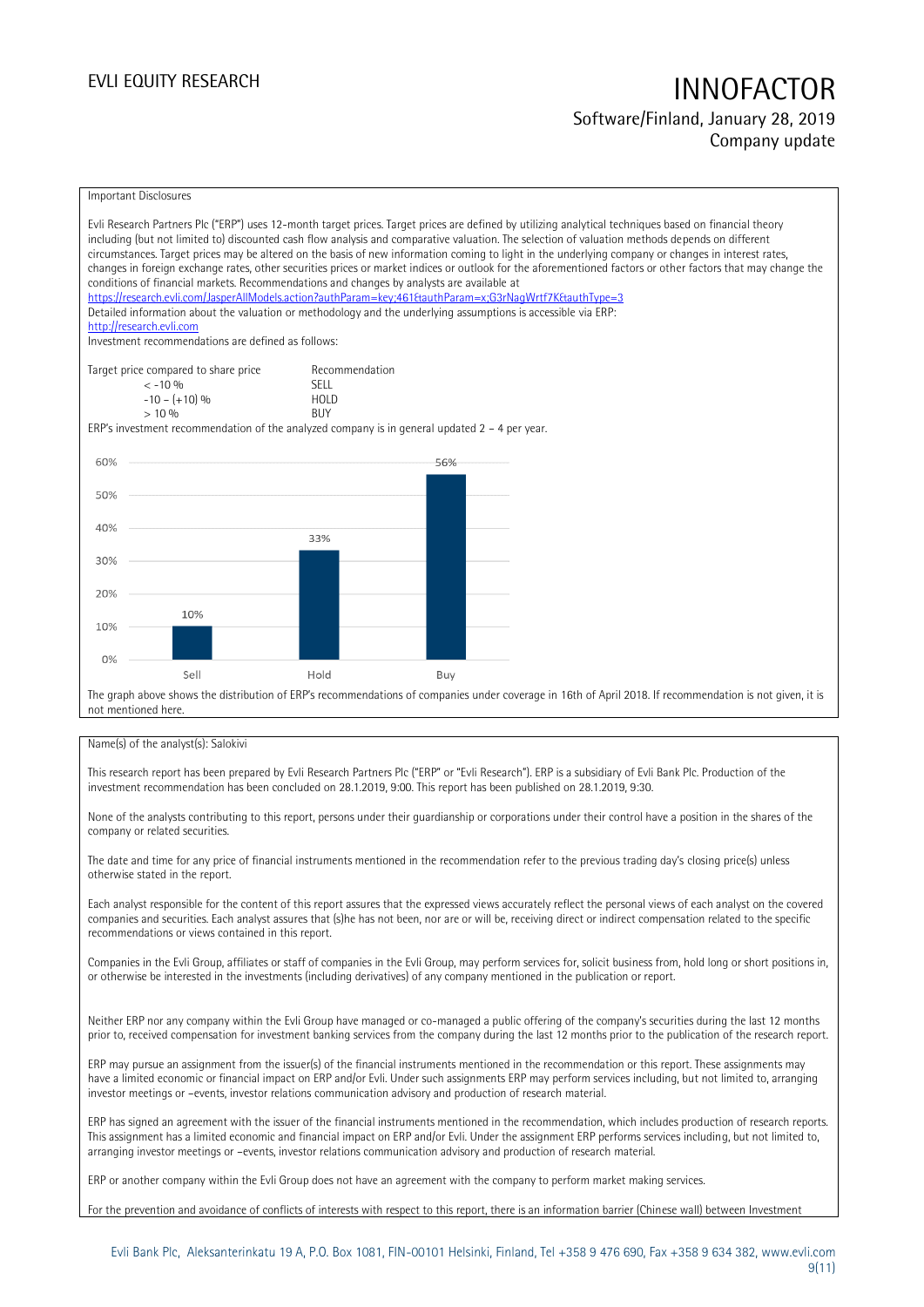## EVLI EQUITY RESEARCH **INNOFACTOR** Software/Finland, January 28, 2019 Company update

Research and Corporate Finance units concerning unpublished investment banking services to the company. The remuneration of the analyst(s) is not tied directly or indirectly to investment banking transactions performed by Evli Bank Plc or any company within Evli Group.

This report has not been disclosed to the company prior to its dissemination.

This report is provided and intended for informational purposes only and may not be used or considered under any circumstances as an offer to sell or buy any securities or as advice to trade any securities.

This report is based on sources ERP considers to be correct and reliable. The sources include information providers Reuters and Bloomberg, stock-exchange releases from the companies and other company news, Statistics Finland and articles in newspapers and magazines. However, ERP does not guarantee the materialization, correctness, accuracy or completeness of the information, opinions, estimates or forecasts expressed or implied in the report. In addition, circumstantial changes may have an influence on opinions and estimates presented in this report. The opinions and estimates presented are valid at the moment of their publication and they can be changed without a separate announcement. Neither ERP nor any company within the Evli Group are responsible for amending, correcting or updating any information, opinions or estimates contained in this report. Neither ERP nor any company within the Evli Group will compensate any direct or consequential loss caused by or derived from the use of the information represented in this publication.

All information published in this report is for the original recipient's private and internal use only. ERP reserves all rights to the report. No part of this publication may be reproduced or transmitted in any form or by any means, electronic, mechanical, photocopying, recording or otherwise, or stored in any retrieval system of any nature, without the written permission of ERP.

This report or its copy may not be published or distributed in Australia, Canada, Hong Kong, Japan, New Zealand, Singapore or South Africa. The publication or distribution of this report in certain other jurisdictions may also be restricted by law. Persons into whose possession this report comes are required to inform themselves about and to observe any such restrictions.

Evli Bank Plc is not registered as a broker-dealer with the U. S. Securities and Exchange Commission ("SEC"), and it and its analysts are not subject to SEC rules on securities analysts' certification as to the currency of their views reflected in the research report. Evli Bank is not a member of the Financial Industry Regulatory Authority ("FINRA"). It and its securities analysts are not subject to FINRA's rules on Communications with the Public and Research Analysts and Research Reports and the attendant requirements for fairness, balance and disclosure of potential conflicts of interest. This research report is only being offered in U.S. by Auerbach Grayson & Company, LLC (Auerbach Grayson) to Major U.S. Institutional Investors and is not available to, and should not be used by, any U.S. person or entity that is not a Major U.S. Institutional Investor. Auerbach Grayson is a broker-dealer registered with the U.S. Securities and Exchange Commission and is a member of the FINRA. U.S. entities seeking more information about any of the issuers or securities discussed in this report should contact Auerbach Grayson. The securities of non-U.S. issuers may not be registered with or subject to SEC reporting and other requirements.

ERP is not a supervised entity but its parent company Evli Bank Plc is supervised by the Finnish Financial Supervision Authority.